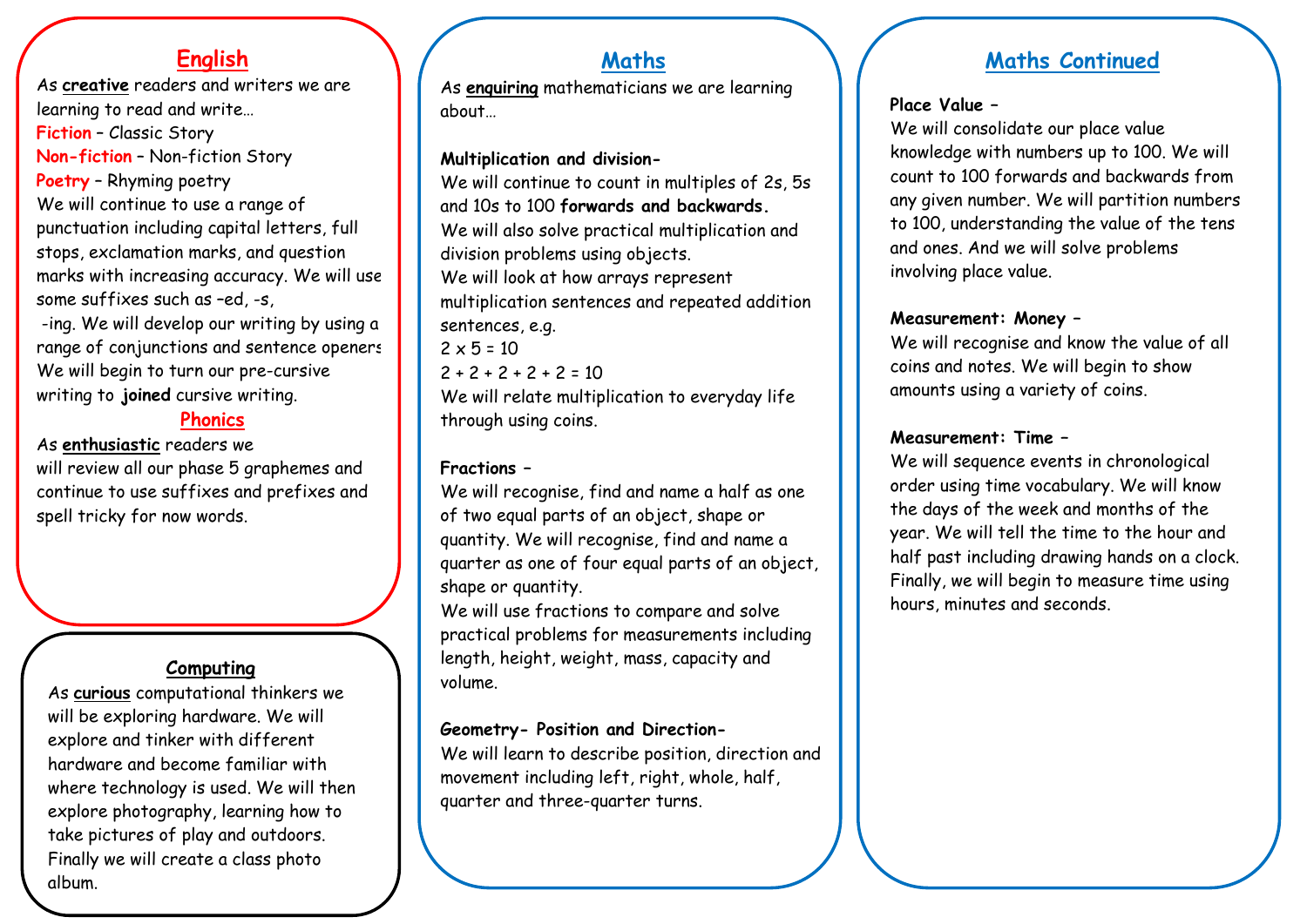## **History**

## **Travel through time**

As **investigative** historians we will be looking at how travel and transport has changed over time. We will develop our understanding of chronology by using timelines. We will explore significant people who were a major influence on travel such as Amelia Earhart and explore transport and its changes from the Viking era to today. We will develop a range of historical skills through asking questions, exploring artefacts and interpreting a variety of sources.

#### **PSED**

#### **Relationships**

We will be identifying what being a good friend means. We will talk about who can help me in my school community. We will share why I appreciate someone special to me.

#### **Changing Me**

We will be learning about growing and transitions. We will talk about some things that have changed about me, some things that have stayed the same and what changes will happen in my life.

# **Who travelled in**

**this?**

Year 1 Summer Term



#### **Home Learning**

Weekly spelling practise, weekly maths game, Spelling shed and reading as frequently as possible. See learning log for additional home learning.

## **Enrichment**

We will be enjoy a visit from a current transport expert.

We will be working hard on our vegetable plot; preparing the soil, planting and tending the vegetables. We will grow our own flowers.

We will explore iPads and technology.

## **Science**

As **inquisitive** scientists we are learning to work scientifically by asking simple questions, observing closely, performing simple tests, identifying and classifying, using information to suggest answers and gathering and recording data.

We will identify and name a variety of common wild and garden plants. We will name and draw the main parts of a range of plants. We will grow our own plants from seed and observe changes as they grow. We will study plant changes through the seasons.

## **Music**

#### **Our Bodies**

As **talented** musicians we will move and play to a steady beat and sequence of sounds. We will learn how to change a beat's tempo. We will use our bodies to create percussion.

> **Our Golden Rule this term is…** We are gentle. **Our Value is…** Friendship